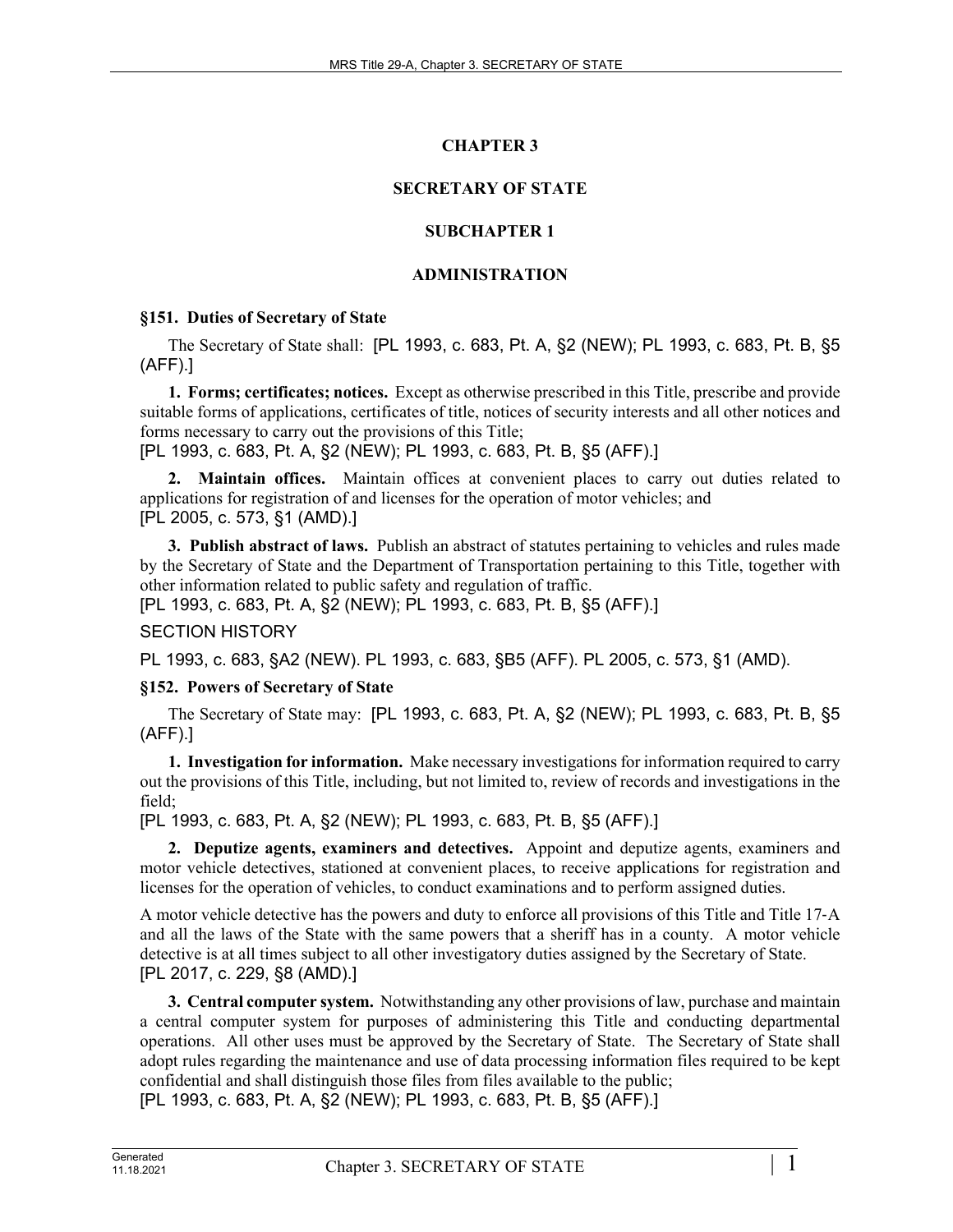**4. Facsimile signature of Secretary of State.** Use a facsimile signature, which has the same validity as the Secretary of State's written signature and is admissible in court; [PL 1993, c. 683, Pt. A, §2 (NEW); PL 1993, c. 683, Pt. B, §5 (AFF).]

**5. Assign new identification number.** Assign a new identification number to a vehicle if it has none, or if the vehicle's identification number is destroyed or obliterated, or if the frame, chassis or, if the vehicle is a truck, the cab is changed, or if the vehicle is a reconstructed motorcycle, and shall issue a new certificate of title showing the new identification number upon surrender of the old certificate and completion of an application for title and payment of the fee; and [PL 1997, c. 776, §5 (AMD).]

**6. Other data.** Require data necessary on forms, applications, certificates, licenses or other documents.

[PL 1993, c. 683, Pt. A, §2 (NEW); PL 1993, c. 683, Pt. B, §5 (AFF).]

#### SECTION HISTORY

PL 1993, c. 683, §A2 (NEW). PL 1993, c. 683, §B5 (AFF). PL 1997, c. 776, §§4,5 (AMD). PL 2001, c. 361, §4 (AMD). PL 2007, c. 12, §1 (AMD). PL 2017, c. 229, §8 (AMD).

## **§153. Rules**

The Secretary of State may adopt, amend or repeal rules necessary to administer this Title, as provided in the Maine Administrative Procedure Act. Unless defined otherwise, rules adopted pursuant to this Title are routine technical rules as defined in Title 5, chapter 375, subchapter II-A. [PL 1997, c. 437, §5 (AMD).]

## SECTION HISTORY

PL 1993, c. 683, §A2 (NEW). PL 1993, c. 683, §B5 (AFF). PL 1997, c. 437, §5 (AMD).

# **§154. Collection of fees; report**

**1. Collection of fees.** The Secretary of State shall collect all fees required for registering vehicles and licensing operators and all permit fees and transmit these fees to the Treasurer of State. [PL 1993, c. 683, Pt. A, §2 (NEW); PL 1993, c. 683, Pt. B, §5 (AFF).]

**2. Report.** The Secretary of State, as required by the Governor, shall make a report of the fees received for vehicle registrations and issuances of licenses and from other sources, with appropriate recommendations.

[PL 1993, c. 683, Pt. A, §2 (NEW); PL 1993, c. 683, Pt. B, §5 (AFF).]

**3. Collection costs.** Whenever the payment of a fee results in a protest or is returned by the bank upon which it was drawn because of insufficient funds, closed account, no account or a similar reason, the Secretary of State shall charge a service collection fee of \$2 plus the cost of collection. [PL 1993, c. 683, Pt. A, §2 (NEW); PL 1993, c. 683, Pt. B, §5 (AFF).]

**4. Recovery of fees or use taxes.** Whenever the payment of a fee or use tax required to be collected by the Secretary of State results in a protest or is returned by the bank upon which it was drawn because of insufficient funds, closed account, no account or a similar reason, the Secretary of State may mail a notice of dishonor, as defined in Title 11, section 3‑1503, to the person liable, demanding payment and warning the person that if the amount due is not paid within 10 days after the mailing of the notice, suspension of the person's license and registration will result. If the person fails to pay the required amount within 10 days after the mailing of the notice, the Secretary of State may suspend all licenses, permits, certificates and registrations of the person liable for the fee, fees or tax.

[PL 1995, c. 65, Pt. A, §153 (AFF); PL 1995, c. 65, Pt. C, §1 (AMD); PL 1995, c. 65, Pt. C, §15 (AFF).]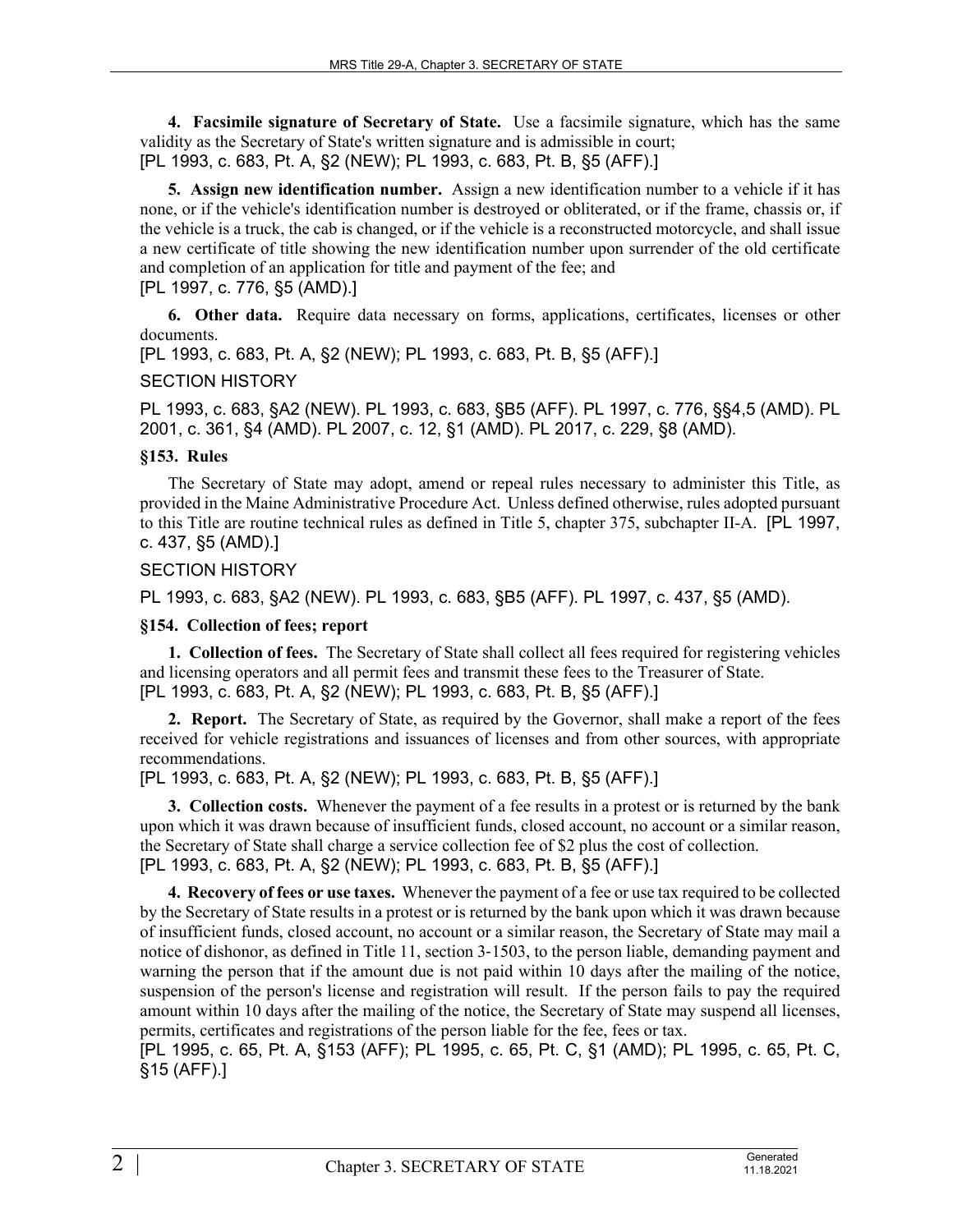**5. Recovery of tax on vehicles.** Upon receipt of notification of the State Tax Assessor under Title 36, sections 1955-A or 1955-B, the Secretary of State shall mail a notice to the person liable for the tax, warning that if the amount of tax due is not paid within 10 days after the mailing of the notice, suspension of the registration issued for the vehicle in question will result. If the person fails to pay the required amount within 10 days after the mailing of the notice, the Secretary of State shall suspend the registration issued for the vehicle on which the tax remains unpaid.

[PL 1993, c. 683, Pt. A, §2 (NEW); PL 1993, c. 683, Pt. B, §5 (AFF).]

**6. Recovery of turnpike tolls.** Upon receipt of notice from the Maine Turnpike Authority in accordance with Title 23, section 1980, subsection 2‑A, paragraph G, the Secretary of State shall suspend the registration certificate and plates issued for the vehicle in question. If the motor vehicle is registered in another jurisdiction, the Secretary of State shall suspend the owner's right to operate the motor vehicle in this State in accordance with section 2461. The Secretary of State shall mail a notice of suspension to the registered owner at the last name and address on record with the Secretary of State, which may include an address obtained by reasonable means under Title 23, section 1980, subsection 2‑A, paragraph C. The suspension takes effect on the date specified in the notice, which may not be less than 10 days after the mailing of the notification. The Secretary of State may not reinstate the registration certificate and plates or restore the owner's right to operate the motor vehicle in the State until the Maine Turnpike Authority notifies the Secretary of State that the toll and applicable fees and penalties have been paid. Notwithstanding any other provision of law, Title 5, section 9052, subsection 1 does not apply to a notice of suspension issued pursuant to this subsection.

[PL 2015, c. 159, §3 (AMD).]

## SECTION HISTORY

PL 1993, c. 683, §A2 (NEW). PL 1993, c. 683, §B5 (AFF). PL 1995, c. 65, §§A84,C1 (AMD). PL 1995, c. 65, §§A153,C15 (AFF). PL 2003, c. 591, §4 (AMD). PL 2015, c. 159, §3 (AMD).

#### **§154-A. Suspension for failure to pay required fees or taxes**

When a fee or use tax required to be collected by the Secretary of State is not paid when due, the Secretary of State may notify the person liable for the fee or tax in writing that, if the amount due is not paid within 10 days after the mailing of the notice, suspension of the person's license and registration will result. If the person fails to pay the required amount within 10 days after the mailing of the notice, the Secretary of State may suspend all licenses, permits, certificates and registrations of the person liable for the fee or tax. [PL 2001, c. 671, §1 (NEW).]

#### SECTION HISTORY

PL 2001, c. 671, §1 (NEW).

## **§155. Reciprocal taxes or fees**

#### **(REPEALED)**

#### SECTION HISTORY

PL 1993, c. 683, §A2 (NEW). PL 1993, c. 683, §B5 (AFF). PL 1995, c. 65, §§A153,C15 (AFF). PL 1995, c. 65, §B1 (RP).

# **§156. Reciprocal agreements with New Hampshire**

Notwithstanding any law to the contrary, the Secretary of State may make agreements with the duly authorized representatives of the State of New Hampshire to provide that buses, taxicabs, trucks, truck tractors, trailers, semitrailers or double-bottoms owned by residents of that state and legally registered in that state may be operated in this State, including for purposes of intrastate commerce, within a zone not to exceed 10 miles from the border with that state. The agreements must provide that a resident of this State, when using the public ways of that adjoining state, is entitled to receive substantially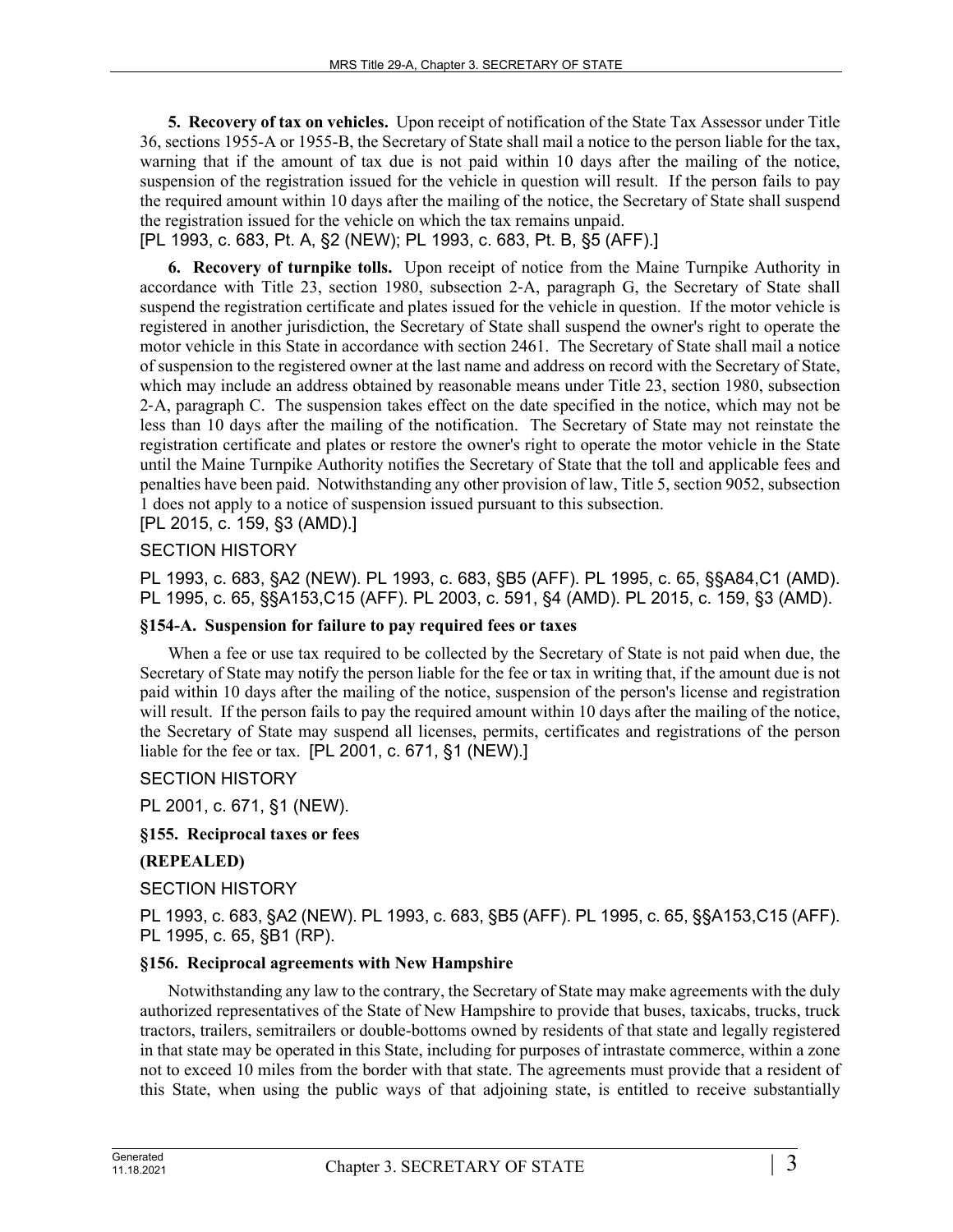equivalent benefits and privileges. [PL 1993, c. 683, Pt. A, §2 (NEW); PL 1993, c. 683, Pt. B, §5 (AFF).]

## SECTION HISTORY

PL 1993, c. 683, §A2 (NEW). PL 1993, c. 683, §B5 (AFF).

#### **§157. Reciprocal and apportioned registrations; International Registration Plan**

Notwithstanding this Title, the Secretary of State, in concurrence with the Commissioner of Transportation, may enter into reciprocal agreements or plans with another jurisdiction providing for the registration of vehicles on an apportionment or allocation basis. In the exercise of this authority, the Secretary of State may enter into and become a member of the International Registration Plan. Registration of vehicles under the plan must be in accordance with chapter 5, subchapter I, article 5. [PL 1993, c. 683, Pt. A, §2 (NEW); PL 1993, c. 683, Pt. B, §5 (AFF).]

#### SECTION HISTORY

PL 1993, c. 683, §A2 (NEW). PL 1993, c. 683, §B5 (AFF).

#### **§158. Asset forfeiture**

Funds or assets forfeited pursuant to Title 15, chapter 517 may be awarded to the bureau. Funds or assets received in accordance with this section must be used for law enforcement training or for law enforcement equipment. [PL 1995, c. 65, Pt. A, §153 (AFF); PL 1995, c. 65, Pt. B, §2 (NEW); PL 1995, c. 65, Pt. C, §15 (AFF).]

#### SECTION HISTORY

PL 1995, c. 65, §§A153,C15 (AFF). PL 1995, c. 65, §B2 (NEW).

### **SUBCHAPTER 2**

#### **MUNICIPAL AGENTS, RENEWAL AGENTS AND REGISTRATION AGENTS**

#### **§201. Municipal officials as agents**

**1. Appointment of agents by Secretary of State; scope of authority.** With the approval of the municipal officers, the Secretary of State may appoint a municipal tax collector, or other persons designated by a municipality, to collect excise taxes on vehicles and to receive applications for noncommercial driver's license renewals and duplicates, nondriver identification card renewals and duplicates and new registrations and renewals of registrations of motor vehicles, trailers and semitrailers. The Secretary of State may authorize a municipal agent to issue renewals and duplicates of noncommercial driver's licenses, nondriver identification cards, new registrations and renewals of registrations or may limit the agent's authority to the issuance of renewals only. [PL 2017, c. 229, §9 (AMD).]

**2. Issuance of registrations or renewals.** An agent appointed in accordance with subsection 1 may:

A. Issue renewals of registration for school buses operated by school administrative units or private contractors; [PL 1993, c. 683, Pt. A, §2 (NEW); PL 1993, c. 683, Pt. B, §5 (AFF).]

B. Issue registration renewals for all motor vehicles and trailers, except for those required to be registered directly through the Bureau of Motor Vehicles as designated by the Secretary of State; and [PL 1993, c. 683, Pt. A, §2 (NEW); PL 1993, c. 683, Pt. B, §5 (AFF).]

C. If authorized to issue registrations and renewals of registrations, issue: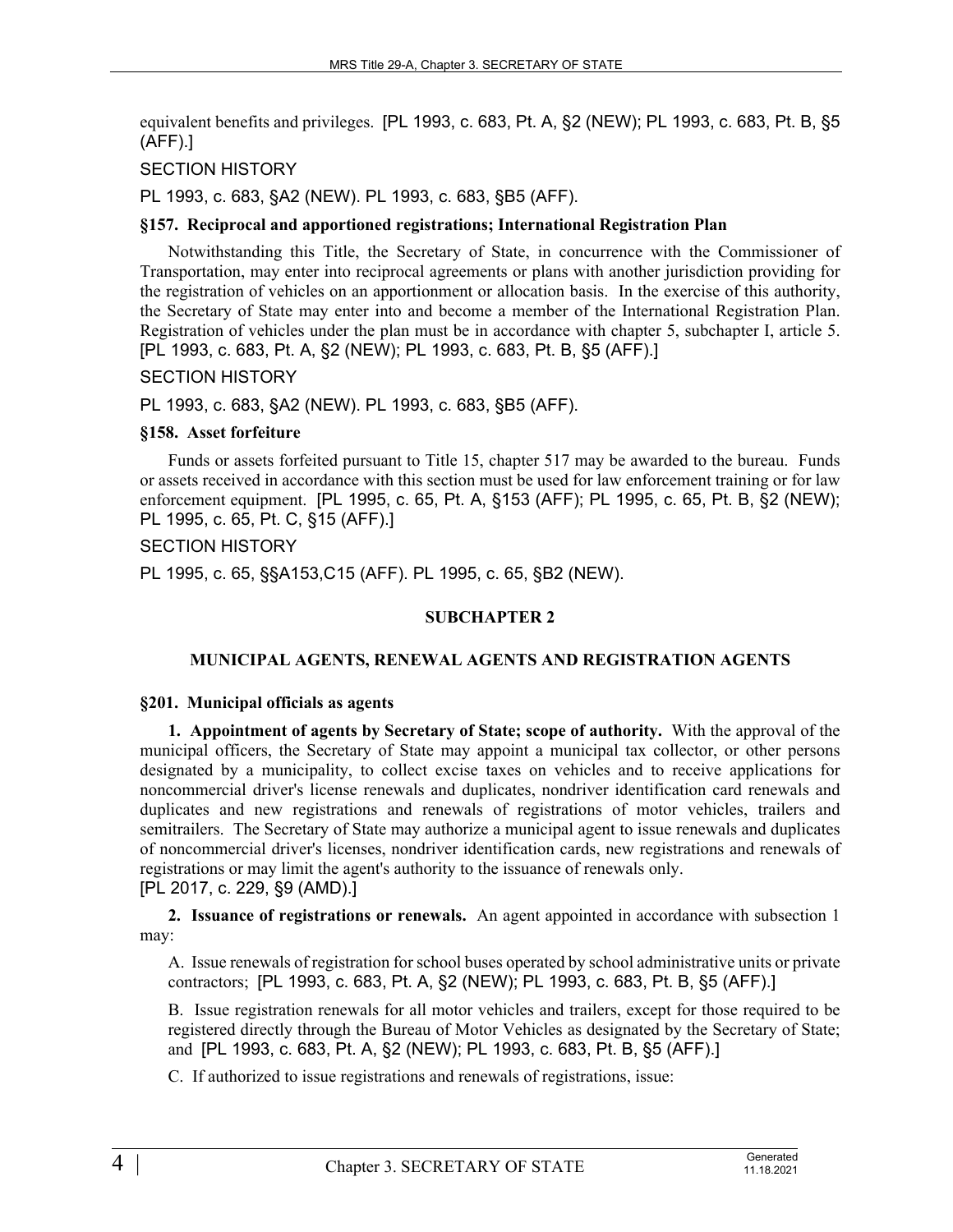(1) Registrations for pickup trucks registered for 10,000 pounds or less gross vehicular weight, automobiles, trailers, semitrailers and farm tractors; and

(2) Registrations for trucks of greater gross weight than provided in subparagraph (1), after the agent has satisfactorily participated in special training as prescribed by the Secretary of State. [PL 2015, c. 473, §3 (AMD).]

[PL 2015, c. 473, §3 (AMD).]

**3. Service fees.** Municipal agents appointed in accordance with subsection 1 may charge service fees for registrations and renewals of licenses and registrations as follows.

A. A municipal agent may charge an applicant a fee not to exceed \$3 over the required fee for each renewal of a noncommercial driver's license or nondriver identification card issued and a fee not to exceed \$5 over the required fee for each renewal of a registration issued and a fee not to exceed \$6 over the required fee for each new registration issued. [PL 2019, c. 255, §1 (AMD).]

B. In a municipality in which agents are authorized to issue registrations or renewals of noncommercial driver's licenses, nondriver identification cards or registrations for applicants from another municipality or from an unorganized territory, the agent may charge those applicants \$1 in addition to the fees authorized by this subsection for each registration or renewal. [PL 2017, c. 229, §10 (AMD).]

C. A municipal agent authorized to issue temporary registration permits may charge an applicant a fee not to exceed \$1 over the required permit fee. [PL 1993, c. 683, Pt. A, §2 (NEW); PL 1993, c. 683, Pt. B, §5 (AFF).]

D. A municipal agent authorized to process permits and decals for vehicles with gross vehicle weight in excess of 6,000 pounds may charge a fee not to exceed \$1 over the required fee for each permit or decal issued. [PL 2017, c. 475, Pt. A, §46 (AMD).]

E. A municipal agent may charge a fee not to exceed \$1 over the required fee for the issuance of a duplicate registration, duplicate noncommercial driver's license or duplicate nondriver identification card. [PL 2017, c. 229, §10 (AMD).]

F. [PL 2017, c. 229, §10 (RP).]

G. A municipal agent may charge an applicant a fee not to exceed \$1 over the required fee when an applicant is requesting issuance of a set of plates designated as specialty plates by the Secretary of State to replace previously issued plates. [PL 1995, c. 482, Pt. B, §1 (NEW).]

H. The Secretary of State may authorize municipal agents to charge a fee not to exceed \$1 over the required fee for other transactions that the municipal agent carries out on behalf of the Secretary of State and that are not listed in this subsection. [PL 2005, c. 573, §2 (NEW).]

The municipality may retain all service fees authorized in this subsection. [PL 2019, c. 255, §1 (AMD).]

**4. Training.** The Secretary of State shall provide necessary training for municipal agents. A municipal agent may not be appointed for specific duties unless the agent has successfully completed the appropriate training program.

[PL 1993, c. 683, Pt. A, §2 (NEW); PL 1993, c. 683, Pt. B, §5 (AFF).]

**5. Duration of appointment; revocation of appointment.** Unless revoked, the appointment of an agent continues as long as the agent holds that office or employment. An appointment may be revoked:

A. If the municipal officers that approved the appointment request that it be revoked; or [PL 1993, c. 683, Pt. A, §2 (NEW); PL 1993, c. 683, Pt. B, §5 (AFF).]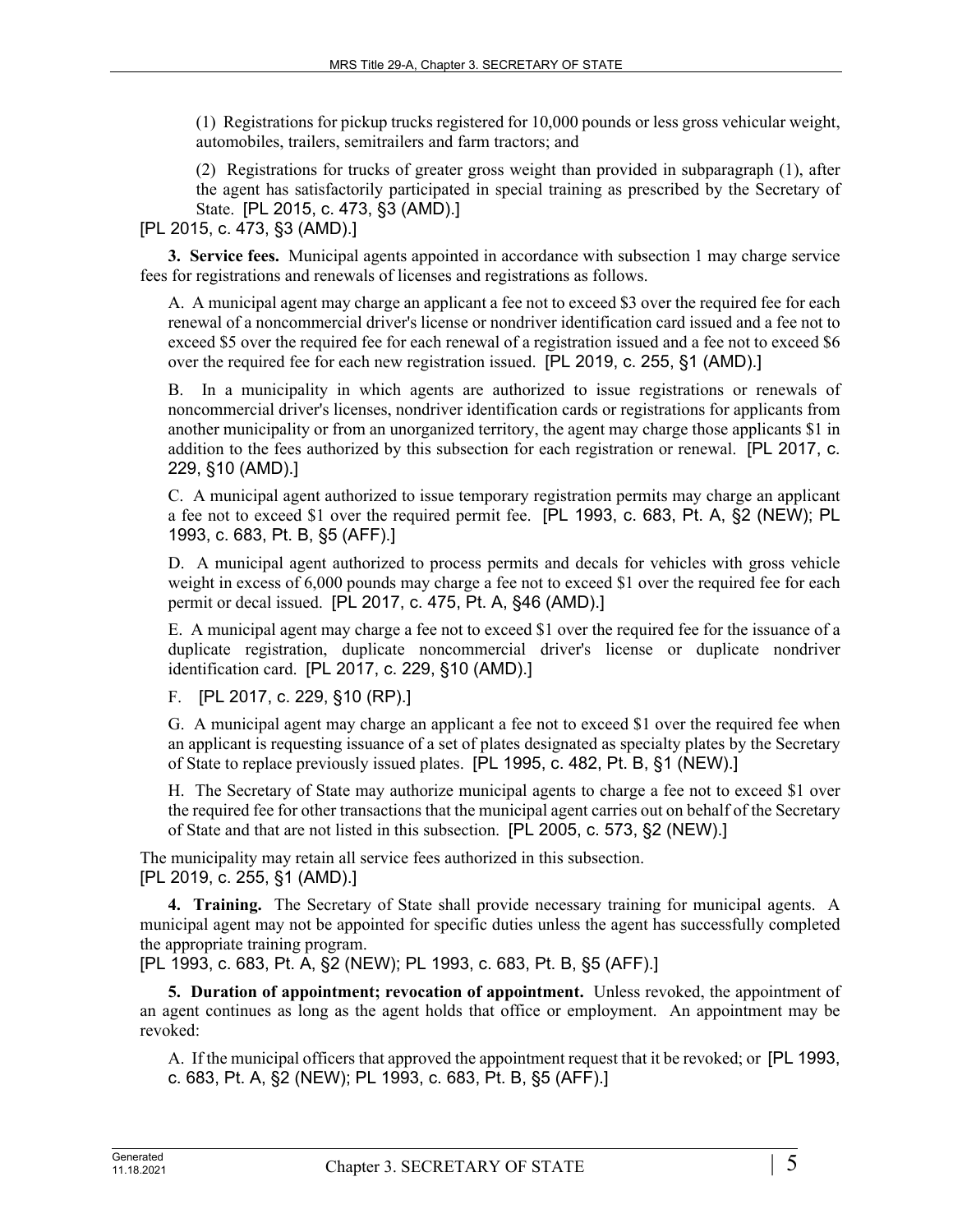B. For cause by the Secretary of State. [PL 1993, c. 683, Pt. A, §2 (NEW); PL 1993, c. 683, Pt. B, §5 (AFF).]

[PL 1993, c. 683, Pt. A, §2 (NEW); PL 1993, c. 683, Pt. B, §5 (AFF).]

**6. Rules.** The Secretary of State may adopt rules to implement the provisions of this section. The rules may include requirements for agent training, accounting standards, inventory control processes and the collection and transmission of data and funds between agents and the bureau. Rules adopted pursuant to this subsection are routine technical rules as defined in Title 5, chapter 375, subchapter 2-  $A<sub>1</sub>$ 

[PL 2021, c. 216, §9 (NEW).]

SECTION HISTORY

PL 1993, c. 683, §A2 (NEW). PL 1993, c. 683, §B5 (AFF). PL 1995, c. 482, §B1 (AMD). PL 1997, c. 776, §6 (AMD). PL 2005, c. 573, §2 (AMD). PL 2015, c. 473, §3 (AMD). PL 2017, c. 229, §§9, 10 (AMD). PL 2017, c. 475, Pt. A, §46 (AMD). PL 2019, c. 255, §1 (AMD). PL 2021, c. 216, §9 (AMD).

#### **§202. Appointment of agents for the issuance of noncommercial driver's license renewals, duplicates of noncommercial driver's license renewals and nondriver identification card renewals**

The Secretary of State may appoint agents authorized to issue noncommercial driver's license renewals, duplicates of noncommercial driver's license renewals and nondriver identification card renewals who are stationed at convenient locations in the State. Agents may charge an applicant a fee over the required fees for each renewal or duplicate issued. The agent retains the additional fee and forwards all other fees to the Secretary of State. The Secretary of State shall determine by rule the fee to be charged by an agent under this section. Rules adopted pursuant to this section are routine technical rules pursuant to Title 5, chapter 375, subchapter 2-A. [PL 2011, c. 556, §2 (AMD).]

Agents appointed pursuant to this section are not authorized to issue registrations, initial noncommercial driver's licenses or initial nondriver identification cards. [PL 2011, c. 556, §2 (AMD).]

#### SECTION HISTORY

PL 1993, c. 683, §A2 (NEW). PL 1993, c. 683, §B5 (AFF). PL 2001, c. 671, §2 (AMD). PL 2011, c. 556, §2 (AMD).

### **§203. Disposal of fees; certain towns**

#### **(REPEALED)**

SECTION HISTORY

PL 1993, c. 683, §A2 (NEW). PL 1993, c. 683, §B5 (AFF). PL 2011, c. 392, Pt. I, §1 (RP).

#### **§203-A. Shipping highway construction and maintenance materials to Isle au Haut; costs paid from Highway Fund**

The costs of transporting highway construction and maintenance materials to Isle au Haut by boat must be paid from the Highway Fund in the amount of \$50,000 in fiscal year 1999-00 and \$10,000 in each fiscal year thereafter. [PL 1999, c. 524, §1 (NEW).]

#### SECTION HISTORY

PL 1999, c. 524, §1 (NEW).

#### **§204. Registration agents**

**1. Appointment; scope of authority.** The Secretary of State may appoint registration agents to issue original registrations, to renew registrations and to transfer registrations from one vehicle to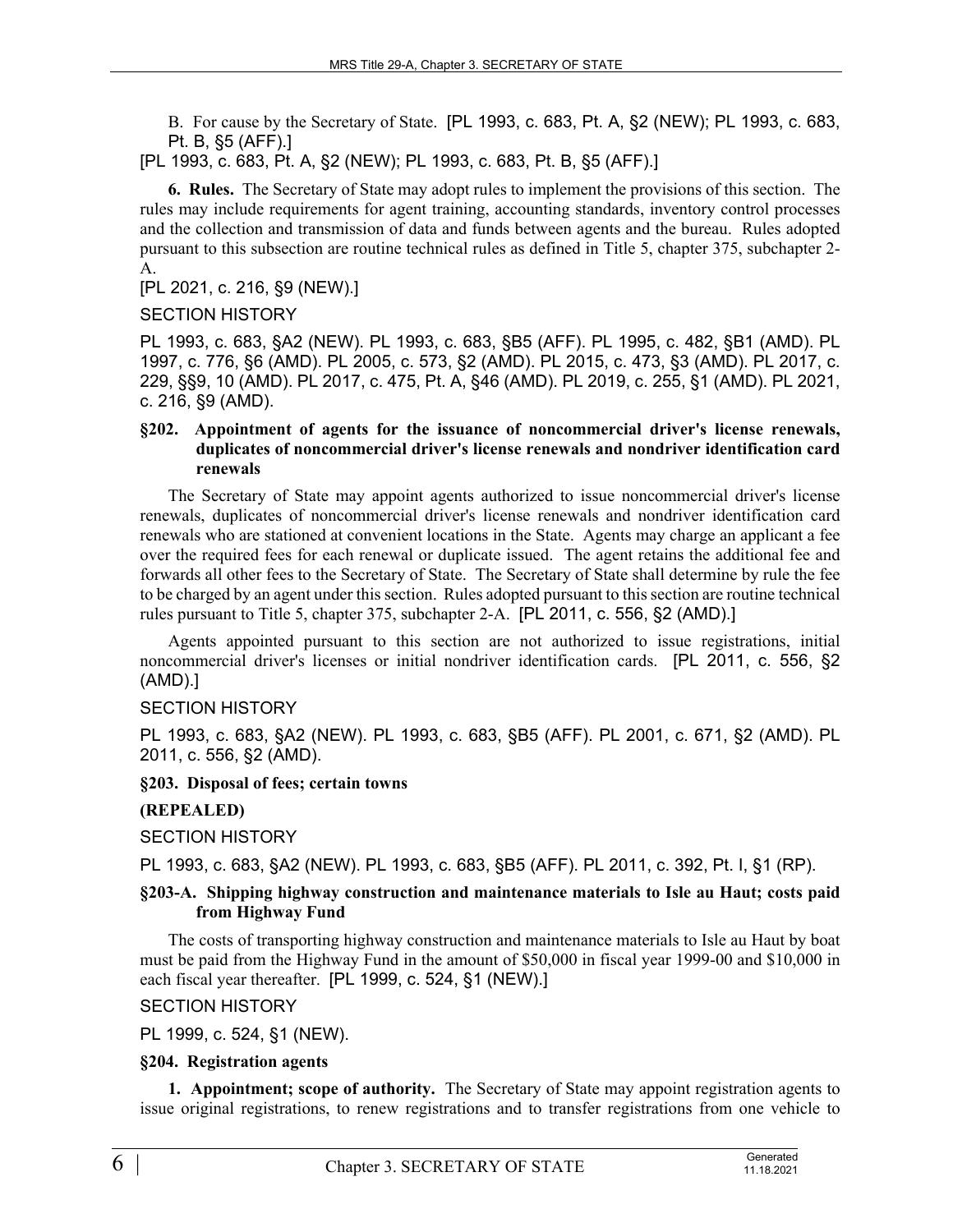another. The Secretary of State may limit the agent's authority to the issuance of renewals or to the issuance of renewals and transfers only. A registration agent may issue, renew or transfer a registration only when one of the following conditions is met:

A. The registration does not require payment of excise tax; or [PL 1995, c. 645, Pt. B, §5 (NEW); PL 1995, c. 645, Pt. B, §24 (AFF).]

B. Excise tax has been paid in accordance with Title 36, chapter 111. [PL 1995, c. 645, Pt. B, §5 (NEW); PL 1995, c. 645, Pt. B, §24 (AFF).]

[PL 1995, c. 645, Pt. B, §5 (NEW); PL 1995, c. 645, Pt. B, §24 (AFF).]

**2. Training.** The Secretary of State shall provide necessary training for registration agents. A registration agent appointed pursuant to this section shall complete a training program or programs required by the Secretary of State.

[PL 1995, c. 645, Pt. B, §5 (NEW); PL 1995, c. 645, Pt. B, §24 (AFF).]

**3. Duration of appointment.** An appointment for a registration agent remains in effect until revoked by the Secretary of State or voluntarily surrendered. An appointment may be revoked by the Secretary of State for cause.

[PL 1995, c. 645, Pt. B, §5 (NEW); PL 1995, c. 645, Pt. B, §24 (AFF).]

**4. Rules.** The Secretary of State may adopt rules to implement the provisions of this section. The rules may include limits on agent fees, requirements for training of registration agents, accounting standards and inventory control processes and requirements for the electronic collection and transmission of data and funds between registrants, registration agents and the bureau. By rule, the Secretary of State may also designate specific registration requirements that can not be met by filing electronically with an agent. Rules adopted pursuant to this subsection are routine technical rules as defined in Title 5, chapter 375, subchapter II-A.

[PL 1999, c. 680, §1 (AMD).]

SECTION HISTORY

PL 1995, c. 645, §B5 (NEW). PL 1995, c. 645, §B24 (AFF). PL 1999, c. 680, §1 (AMD).

### **SUBCHAPTER 3**

#### **RECORDS**

#### **§251. Records and databases related to driver's licenses and motor vehicles**

**1. Records required to be kept.** The Secretary of State shall keep a record of applications for driver's licenses, motor vehicle registrations and certificates of title and of issued driver's licenses, learner's permits, motor vehicle registrations and certificates of title. [PL 2013, c. 381, Pt. B, §9 (AMD).]

**2. Public access to records.** Records of the Secretary of State pertaining to the applications, registrations and certifications of vehicles and to driver's licenses must be open to public inspection during office hours. The Secretary of State shall provide a copy of a record pertaining to the applications, registrations and certifications of vehicles or to driver's licenses for a fee of \$5 each. [PL 2003, c. 434, §4 (AMD); PL 2003, c. 434, §37 (AFF).]

**2-A. Databases.** The Secretary of State may provide databases of records pertaining to applications, registrations and certifications of vehicles and to driver's licenses to individuals, businesses and other entities. The Secretary of State shall adopt rules to establish a fee schedule and governing procedures.

[PL 2003, c. 434, §4 (NEW); PL 2003, c. 434, §37 (AFF).]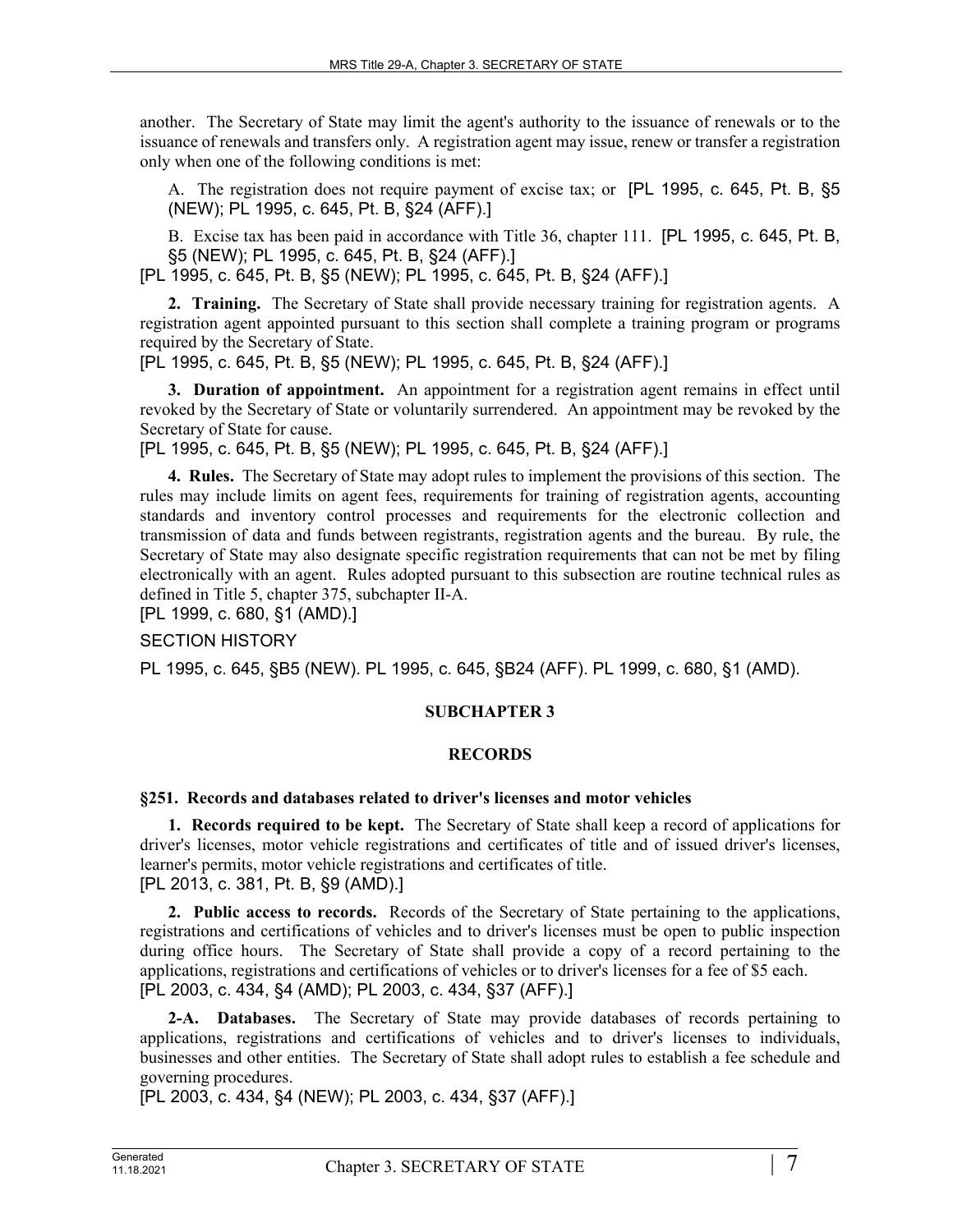**3. Complaints confidential.** Written complaints and certain control numbers used in the titling of motor vehicles may be kept confidential.

[PL 1993, c. 683, Pt. A, §2 (NEW); PL 1993, c. 683, Pt. B, §5 (AFF).]

**4. Confidentiality of e-mail addresses.** If a person submits an e-mail address as part of the application process for a license or registration under this Title, the e-mail address is confidential and may not be disclosed to anyone outside the Department of the Secretary of State except for law enforcement officers or for purposes of court proceedings.

[PL 2013, c. 283, §1 (NEW).]

## SECTION HISTORY

PL 1993, c. 683, §A2 (NEW). PL 1993, c. 683, §B5 (AFF). PL 2003, c. 434, §4 (AMD). PL 2003, c. 434, §37 (AFF). PL 2013, c. 283, §1 (AMD). PL 2013, c. 381, Pt. B, §9 (AMD).

## **§252. Driver history records and databases**

**1. Reports furnished.** The Secretary of State shall provide a copy of a record pertaining to convictions, adjudications, accidents, suspensions and revocations of a driver's license for a fee of \$5 each for a driving record covering 3 years and \$10 each for a driving record covering more than 3 years. Certified copies are an additional \$1. A person receiving a report by electronic transmittal shall pay the fee associated with that transmittal. The Secretary of State shall adopt rules to establish a fee schedule and procedures governing electronic transmittal of a record.

[PL 2005, c. 433, §4 (AMD); PL 2005, c. 433, §28 (AFF).]

**1-A. Databases.** The Secretary of State may provide databases of records pertaining to convictions, adjudications, accidents, suspensions and revocations to individuals, businesses and other entities. The Secretary of State shall adopt rules to establish a fee schedule and governing procedures under this subsection.

[PL 2003, c. 434, §5 (NEW); PL 2003, c. 434, §37 (AFF).]

**2. Fee waived for official requests.** There is no fee for requests from other motor vehicle departments, state, county and federal agencies and law enforcement agencies.

[PL 1993, c. 683, Pt. A, §2 (NEW); PL 1993, c. 683, Pt. B, §5 (AFF).]

# SECTION HISTORY

PL 1993, c. 683, §A2 (NEW). PL 1993, c. 683, §B5 (AFF). PL 1995, c. 65, §A85 (AMD). PL 1995, c. 65, §§A153,C15 (AFF). PL 1995, c. 482, §A2 (AMD). PL 1995, c. 625, §A31 (AMD). PL 2003, c. 434, §5 (AMD). PL 2003, c. 434, §37 (AFF). PL 2005, c. 433, §4 (AMD). PL 2005, c. 433, §28 (AFF).

# **§253. Confidentiality of nongovernment vehicle records**

Upon receiving a written request by an appropriate criminal justice official and showing cause that it is in the best interest of public safety, the Secretary of State may determine that records of a nongovernment vehicle may be held confidential for a specific period of time, which may not exceed the expiration of the current registration. [PL 1993, c. 683, Pt. A, §2 (NEW); PL 1993, c. 683, Pt. B, §5 (AFF).]

# SECTION HISTORY

PL 1993, c. 683, §A2 (NEW). PL 1993, c. 683, §B5 (AFF).

#### **§254. Rented vehicles; records**

**1. Owner of vehicle to keep record.** A person engaged in the business of renting motor vehicles with or without a driver, other than as a transaction involving the sale of the vehicle, shall maintain a record of the identity of the person to whom the vehicle is rented, including a record of the driver's license of the person to whom the vehicle is rented and the exact time the vehicle is subject to that rental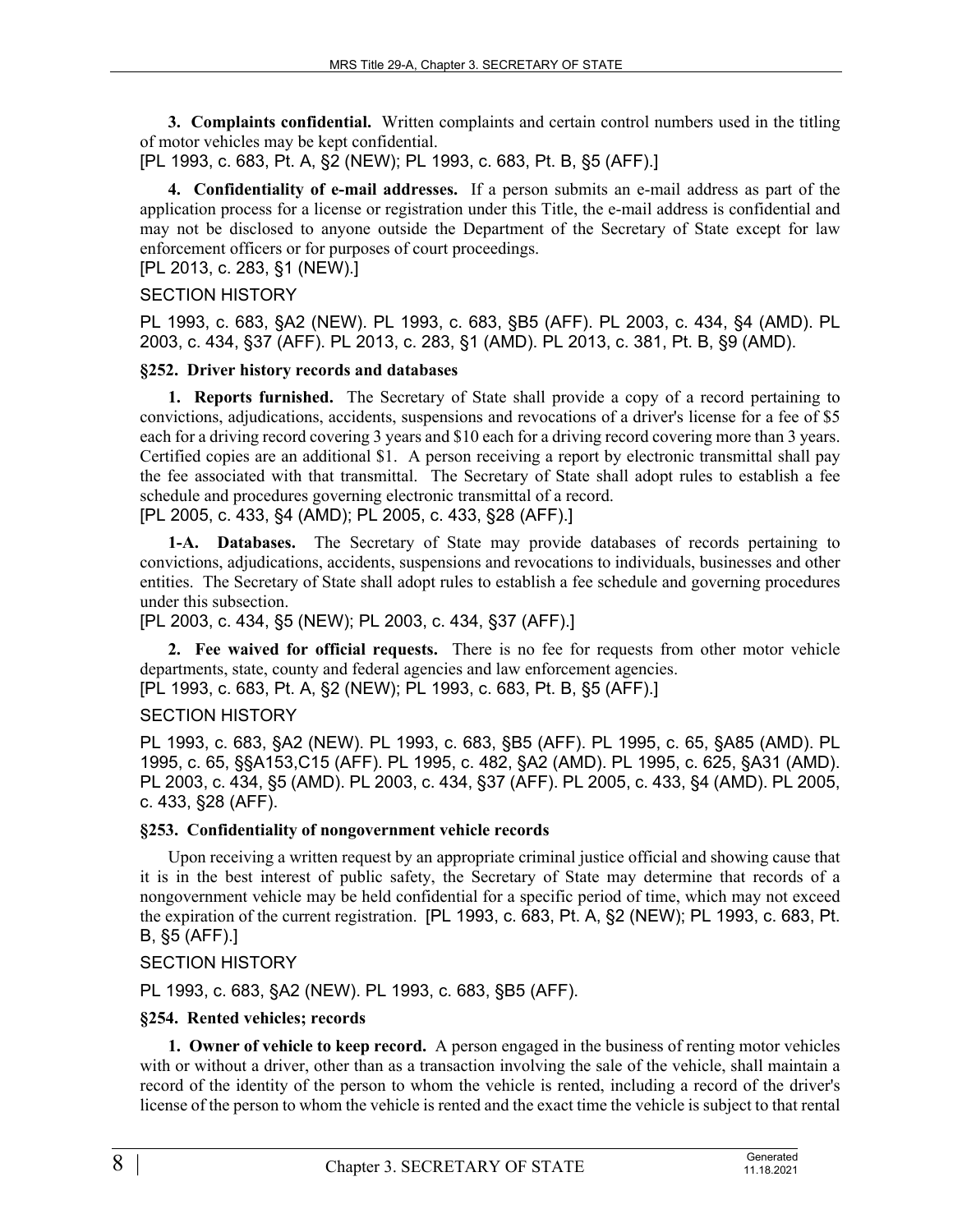or in the person's possession. A person who violates this subsection commits a Class E crime. Violation of this subsection is a strict liability crime as defined in Title 17‑A, section 34, subsection 4‑A. [PL 2003, c. 452, Pt. Q, §1 (AMD); PL 2003, c. 452, Pt. X, §2 (AFF).]

**2. Records open to inspection.** A person required to maintain records pursuant to subsection 1 shall allow inspection of those records by any law enforcement officer. A person who violates this subsection commits a Class E crime. Violation of this subsection is a strict liability crime as defined in Title 17‑A, section 34, subsection 4‑A.

[PL 2003, c. 452, Pt. Q, §1 (AMD); PL 2003, c. 452, Pt. X, §2 (AFF).]

**3. Offense.** 

[PL 2003, c. 452, Pt. Q, §1 (RP); PL 2003, c. 452, Pt. X, §2 (AFF).]

**4. Form.** If the Secretary of State prescribes a form for the keeping of the record required in subsection 1, the owner shall use that form. The form must be carried in the vehicle during the period of lease or hire.

[PL 2003, c. 452, Pt. Q, §1 (AMD); PL 2003, c. 452, Pt. X, §2 (AFF).]

# SECTION HISTORY

PL 1993, c. 683, §A2 (NEW). PL 1993, c. 683, §B5 (AFF). PL 2003, c. 452, §Q1 (AMD). PL 2003, c. 452, §X2 (AFF).

## **§255. Confidentiality for public safety**

**1. Confidential records.** Notwithstanding any other provision of law, the Secretary of State or a designee of the Secretary of State may hold records relating to a person's motor vehicle registration and driver's license confidential for a specified period of time when the following conditions are met:

A. The Secretary of State has received a written request along with a copy of a protection order that has been issued under Title 5, section 4654 or 4655; Title 15, section 321; Title 19, section 765 or 766; or Title 22, chapter 1071 to protect the requestor from harassment or abuse; or [PL 1995, c. 645, Pt. B, §6 (NEW); PL 1995, c. 645, Pt. B, §24 (AFF).]

B. The Secretary of State or a designee of the Secretary of State has:

(1) Received a written request showing cause that a person is in danger of serious bodily injury or death by another person and that the endangered person is relocating for the specific purpose of avoiding harm;

(2) Consulted with the Commissioner of Public Safety or a designee of the commissioner and the Attorney General or a designee of the Attorney General; and

(3) Determined that holding the endangered person's driver's license and motor vehicle registration records as confidential is in the best interest of public safety. [PL 1995, c. 645, Pt. B, §6 (NEW); PL 1995, c. 645, Pt. B, §24 (AFF).]

[PL 1995, c. 645, Pt. B, §6 (NEW); PL 1995, c. 645, Pt. B, §24 (AFF).]

**2. Release of records.** The Secretary of State may release information held in confidence pursuant to subsection 1 to law enforcement officers, insurance companies and municipal, county, state or federal agencies that demonstrate a necessity for the information. The Secretary of State shall prescribe the conditions under which the information may be used and the person receiving the information may only use the information as prescribed.

[PL 1995, c. 645, Pt. B, §6 (NEW); PL 1995, c. 645, Pt. B, §24 (AFF).]

**3. Liability for release.** Neither failure of the Secretary of State or an employee of the Secretary of State to perform the requirements of this section nor compliance with it subjects the Secretary of State or employees of the Secretary of State to liability in a civil action.

[PL 1995, c. 645, Pt. B, §6 (NEW); PL 1995, c. 645, Pt. B, §24 (AFF).]